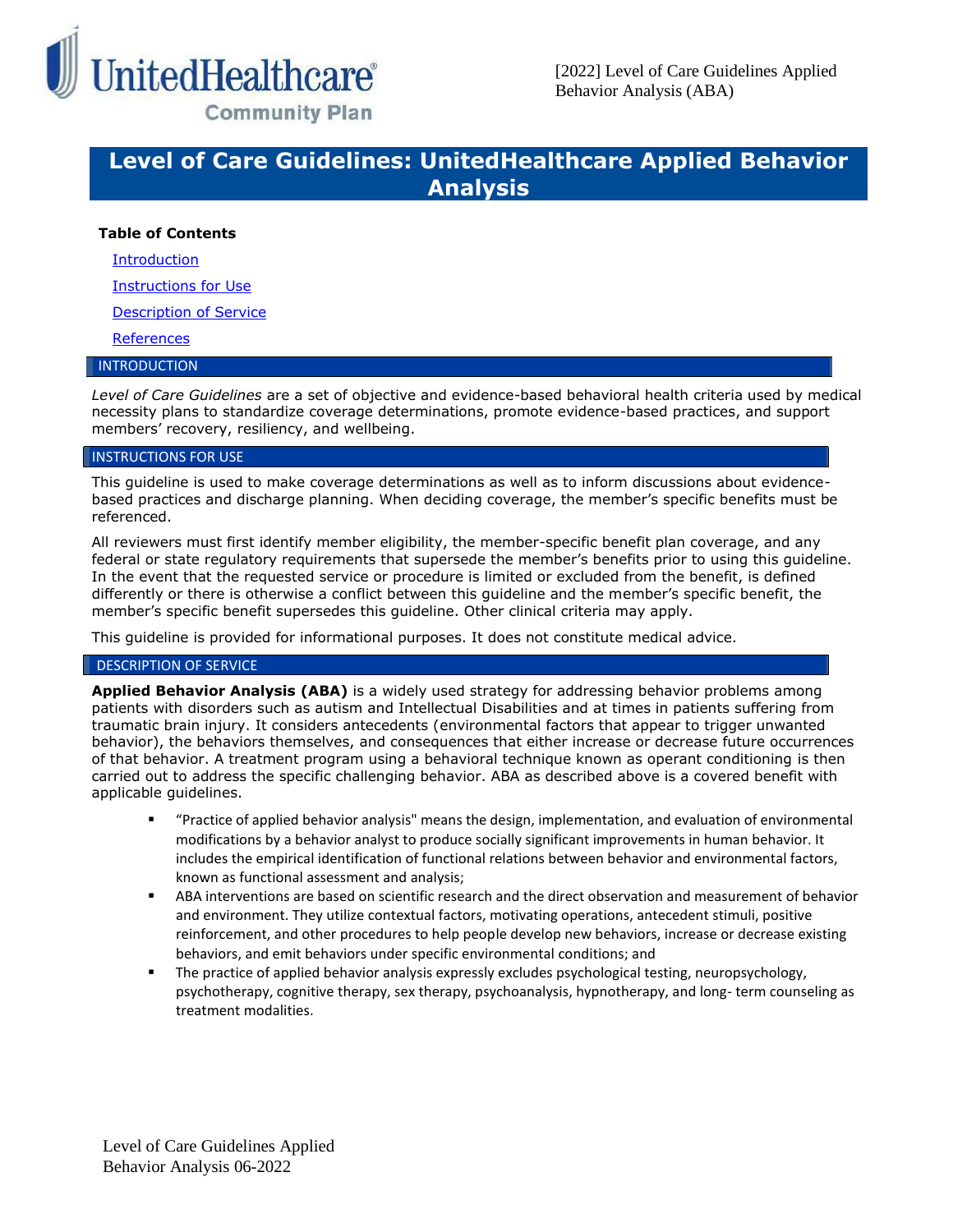

## **Initiation of Services**

• There is a recent comprehensive clinical evaluation by a TN licensed clinician supporting medical necessity for ABA;

AND

- The member has been assigned a DSM-5 diagnosis of Autism Spectrum Disorder (See *Appendix A*) or an established supporting diagnosis for which ABA has proven to be an effective and appropriate intervention or history of Traumatic Brain Injury (TBI) with maladaptive behavioral pattern(s) based on a diagnostic assessment including functioning dated 24 months or less from admission by a Licensed Clinician; AND
- ABA services will be provided by a board-certified Behavior Analyst (BCBA) or a health professional permissible under state law. Unlicensed persons may deliver applied behavior analysis (ABA) services under the extended authority and direction of an LBA or an LABA who is supervised by an LBA. Such persons shall not represent themselves as professional behavior analysts; AND
- The family and/or caregiver is engaged and willing to participate in the member's ABA treatment; AND
- There are acute changes in the member's signs and symptoms, and/or psychosocial and environmental factors and the member's current condition can be safely, efficiently, and effectively assessed and/or treatment in this setting. Examples include:
	- o Reducing problem behavior such as aggression or self-injury;
	- o Increasing socially appropriate behavior such as reciprocity;
	- o The acquisition of communication, self-help and social skills; and
	- o Learning to tolerate changes in the environment and activities.
- Differential diagnoses include (*Diagnostic and Statistical Manual of Mental Disorders* 5th ed.; DSM-5; APA, 2013):
	- o Rett syndrome
	- o Selective mutism
	- o Language disorders and social (pragmatic) communication disorder
	- o Intellectual disability (intellectual developmental disorder) without autism spectrum disorder
	- o Stereotypic movement disorder
	- o Attention-deficit/hyperactivity disorder
	- o Schizophrenia

## **Applied Behavior Analysis is unproven for any of the following:**

- Programs or interventions that do not meet all of the above proven conditions
- Programs that are not delivered by or under the supervision of an ABA-trained professional

## **Prior Authorization Clinical Criteria**

- There must be documentation of:
	- o A reasonable expectation on the part of a treating healthcare professional that the individual's behavior will improve significantly with behavior analysis services for prior authorization to be granted; AND
	- o An established supporting diagnosis for which ABA has proven to be an effective and appropriate intervention;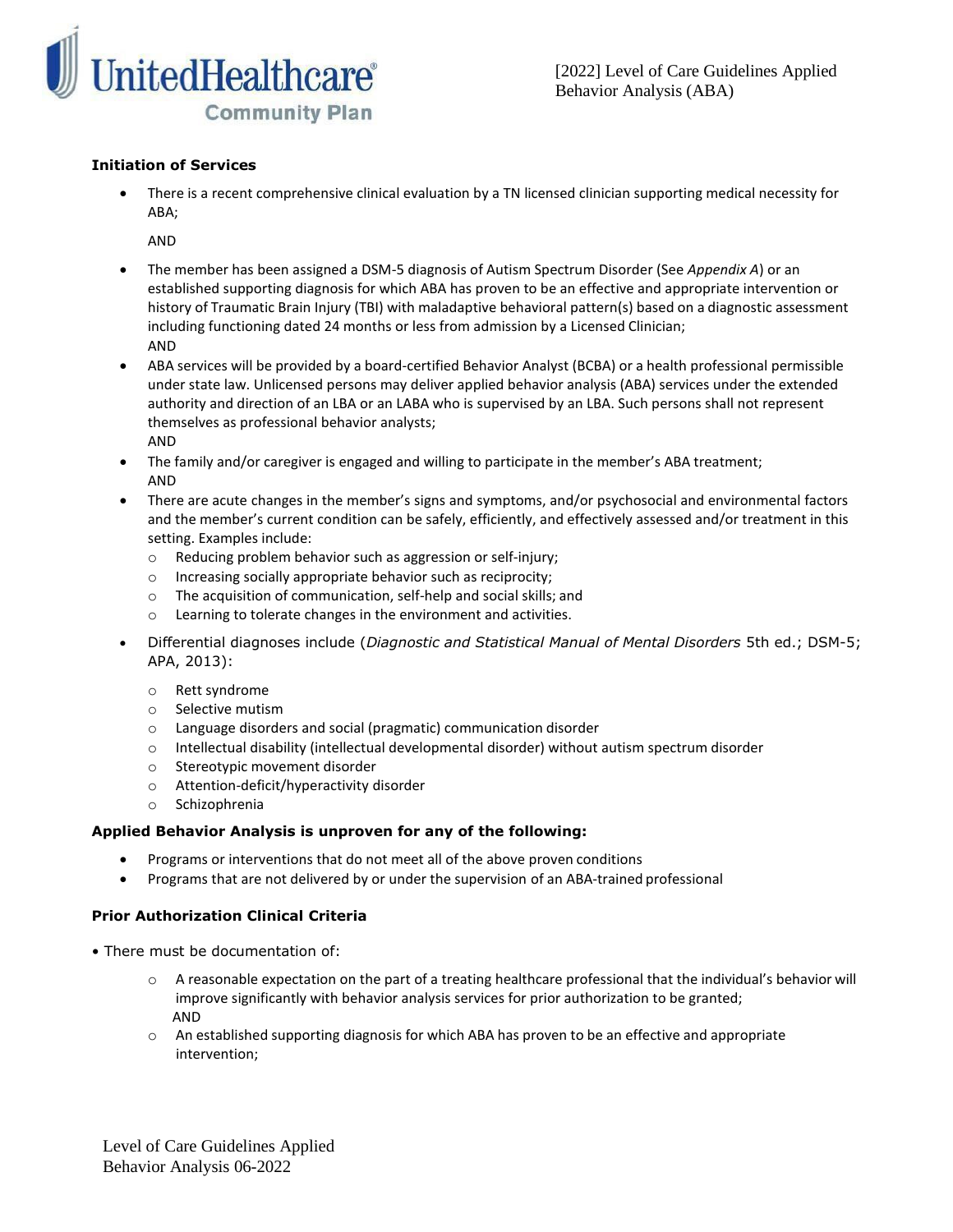

## AND

- o A severe challenging behavior (such as self-injury, aggression toward others, destruction of property, stereotyped/repetitive behaviors, elopement, severe disruptive behavior) that presents a health or safety risk to self or others;
	- AND
- o A severe challenging behavior not generally seen as age or developmentally congruent (such as biting in a 2 to 4 y/o, temper tantrums) that significantly interferes with home or community activities; AND
- o Less intensive behavioral therapy or other medical treatment has not been sufficient to reduce interfering behaviors, to increase pro-social behaviors, or to maintain desired behavior.

## **Concurrent Review Clinical Criteria**

- The initial authorization may be limited to an evaluation and plan development. Ongoing ABA interventions may be authorized for up to 180 days at a time (or at other intervals determined by the Managed Care Organization based on the individual's specific needs, behavior support/maintenance plan or skill support plan and progress in treatment). While the initial evaluation may be ordered by the primary care provider or specialist, the number of hours the provider of services proposes are needed on a weekly basis to effectively address the challenging behaviors and should be a component of the Initial Treatment Plan.
- The patient must be reassessed at the end of each authorized period and must show measurable changes in the frequency, intensity and/or duration of the specific behavior of interest. If the patient shows no meaningful measurable changes for period of 3 months of optimal treatment, then ABA will no longer be considered medically necessary. "Optimal treatment" means that a well-designed set of interventions are delivered by qualified applied behavior specialists without significant interfering events such as serious physical illness, major family disruption, change of residence, etc.
- For changes to be "meaningful" they must be durable over time beyond the end of the actual treatment session, and generalizable outside of the treatment setting to the patient's residence and to the larger community within which the patient resides. Documentation of meaningful changes must be kept and made available for continued authorization of treatment.
- Maintenance of the behavioral changes may require on-going ABA interventions as the patient grows, develops and faces new challenges in his/her life (e.g., puberty, transition to adulthood, transition to a more integrated living situation, etc.).
- Treatment plans should include caregiver training regarding identification of the specific behavior(s) and interventions, in order to support utilization of the ABA techniques by caregiver(s).

## **Treatment Planning**

- A standardized functional assessment is used to maximize the effectiveness and efficiency of behavioral support interventions (Myers & Johnson, reaffirmed 2014). The assessment may incorporate information such as interviews with caregivers, structured rating scales, direct observation data, and attention to coexisting medical conditions. The assessment should include baseline data and inform subsequent establishment of treatment goals (Behavior Analyst Certification Board [BACB], 2014).
- When an individual displays maladaptive behavior it is recommended the credentialed provider complete a functional behavior assessment to better inform treatment planning.
- Targets include areas such as the following:
	- o Social communication skills and focus on the social importance of the behaviorstargeted
	- o Social language skills
	- o Social interaction skills
	- o Restricted, repetitive patterns of behavior, interests, oractivities
	- o Self-injurious, violent, destructive or other maladaptive behavior
- A credentialed provider with ABA expertise is identified to provide treatment. Examples include (BACB, 2014):
	- o A Master- or Doctoral-level provider that is a Board-Certified Behavior Analyst (BCBA)

Level of Care Guidelines Applied Behavior Analysis 06-2022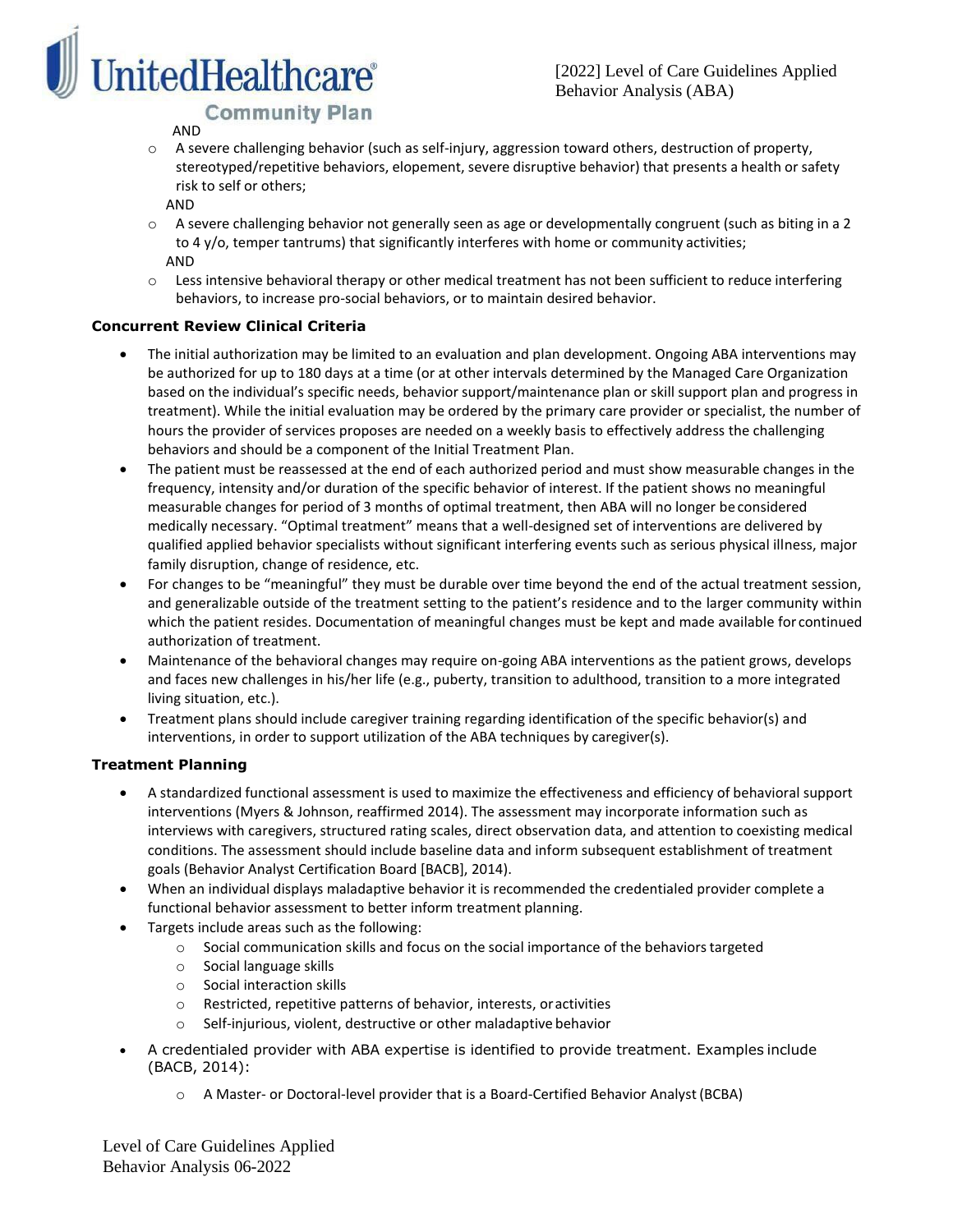# **nitedHealthcare**®

## **Community Plan**

- $\circ$  A licensed behavioral health clinician who has attested to having sufficient expertise and has been credentialed to provide ABA services
- o A Board-Certified Assistant Behavior Analyst (BCaBA) or non-licensed individual under the direct supervision of a BCBA or licensed behavioral health clinician who takes responsibility for the member's care that does either of the following:
	- Assist in the initial or concurrent assessment of the member's deficits or adaptive behaviors
	- Implement a treatment plan that has been developed by a BCBA or licensed behavioral health clinician
- o Supervision is responsive to individual client needs. Two hours for every ten hours of direct treatment is the general standard of care (BACB, 2014).
- $\circ$  Direct supervision time may account for 50 percent of more of case supervision time, with the remaining time utilized in indirect supervisory activities such as treatment planning (BACB, 2014).
- Outcome-oriented interventions targeting specific baseline behaviors are identified in a treatment plan describing the frequency, intensity, duration, and progress that will be continuously updated.
	- Treatment planning is considered a necessary part of ongoing ABA treatment and should be completed as clinical indicated.
	- $\circ$  The treatment plan must address how the parents/guardians will be trained in management skills that can be generalized to the home.
		- As clinically indicated, parent/guardian training is an expectation. In the rare circumstance that parent/guardian is unable the documentation must reflect the reason and identify an alternate plan to provide management skills in the home.
		- The treatment goals and objectives must be comprehensive and clearly stated.
- The treatment plan is coordinated with other professionals to ensure appropriate client progress this may include coordination with the school and applicable outpatient behavioral clinicians, medical doctors, speech/occupational therapists and others (BACB, 2014).

## **Discharge Criteria**

- When any of the following criteria are met the individual will be considered discharged and any further ABA services will not be covered (BACB, 2014):
- Documentation that the child demonstrates improvement from baseline in targeted skill deficits and behaviors to the extent that goals are achieved, or maximum benefit has been reached
- Documentation that there has been no clinically significant progress or measurable improvement for a period of at least 3 months in the child's behaviors or skill deficits in any of the followingmeasures:
	- o Adaptive functioning
	- o Communication skills
	- o Language skills
	- o Social skills
- The treatment is making the skill deficits and/or behaviors persistently worse
- The child is unlikely to continue to benefit or maintain long term gains from continued ABA therapy
- Parents and/or caregivers have refused treatment recommendations or are unable to participate in the treatment program and/or do not follow through on treatment recommendations to an extent that compromises the effectiveness of the services.

## **Components of Behavioral Analysis**

- Assessments to determine the relationship between environmental events and behaviors;
- B. Development of written behavior support/maintenance plans and skill development plans, and evaluating and revising plans as needed to meet individual's needs;
- C. Assisting caregivers or others to carry out the approved behavior support/maintenance plans;
- D. Observing caregiver (or other plan implementer) and individual's behavior for correct implementation ofthe behavior support/maintenance plan;
- E. Observing individual's behavior to determine effectiveness of the behavior support/maintenance plan; and

Level of Care Guidelines Applied Behavior Analysis 06-2022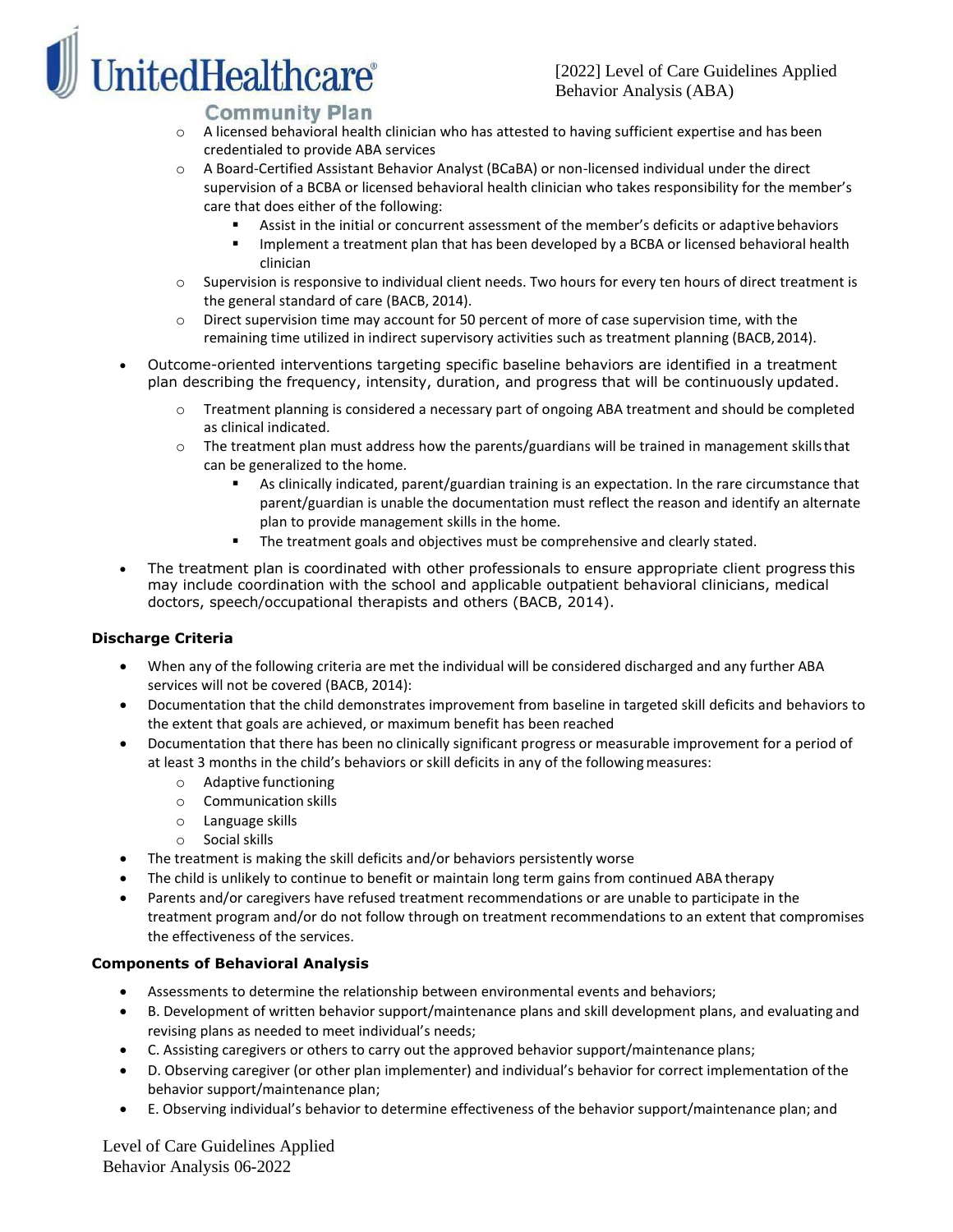

• F. Providing on-site assistance in a difficult or crisis situation.

*Note: A-F above may be performed by a Behavioral Analyst.*

C-F above may be performed by a Behavioral Specialist.

## **Essential Practice Elements of ABA**

- These characteristics should be apparent throughout all phases of assessment and treatment:
- Description of specific levels of behavior at baseline when establishing treatment goals;
- A practical focus on establishing small units of behavior which build towards larger, more significant changes in functioning related to improved health and levels of independence;
- Collection, quantification, analysis, of direct observational data on behavioral targets during treatment and follow-up to maximize and maintain progress towards treatment goals;
- Efforts to design, establish, and manage the treatment environment(s) in order to minimize problem behavior(s) and maximize rate of improvement;
- Use of a carefully constructed, individualized and detailed behavior analytic treatment plan which utilizes reinforcement and other behavior analytic principles as opposed to the use of methods or techniques which lacked consensus about their effectiveness based on evidence in peer-reviewed publications;
- An emphasis on ongoing and frequent direct assessment, analysis, and adjustments to the treatment plan (by the Behavior Analyst) based on client progress as determined by observations and objective data analysis;
- Use of treatment protocols that are implemented repeatedly, frequently, and consistently across environments until the client can function independently in multiple situations;
- Direct support and training of family members and other involved professionals to promote optimal functioning and promote generalization and maintenance of behavioral improvements; and
- Supervision and management by a Behavior Analyst with expertise and formal training in ABA for the treatment of ASD.

## **Coordination of Care**

If applicable, documentation of communication and coordination with other service providers and agencies, (i.e. day care, preschool, school, early intervention services providers) and/or other allied health care providers (i.e. occupational therapy, speech therapy, physical therapy and any other applicable providers) to reduce the likelihood of unnecessary duplication of services. According to the BACB (2014), collaborating between all professionals engaged with a child will ensure consistency, as better consistency likely leads to better outcomes. Documentation should include the following:

- Types of therapy provided
- Number of therapies per week
- Behaviors/deficits targeted
- Progress related to the treatment/services being provided
- Measurable criteria for completing treatment with projected plan for continued care after discharge from ABA therapy
- Total number of days per week and hours per day of direct services to child and parents or caregivers to include duration and location of requested ABA therapy
- Dates of service requested
- Licensure, certification and credentials of the professionals providing ABA services to the child
- Evidence that parents and/or caregivers have remained engaged in the treatment plan, following all appropriate treatment recommendations

## **Provider Requirements**

- Behavior Analyst Qualifications
	- $\circ$  Completion of at least a Master's degree in behavioral analysis, psychology, special education, or related field; (beginning January 1, 2016 the Master's degree from an accredited university must be conferred in behavior analysis, education, or psychology, or conferred in a degree program in which the candidate completed a Behavior Analyst Certification Board® (BACB®) approved course sequence);

Level of Care Guidelines Applied Behavior Analysis 06-2022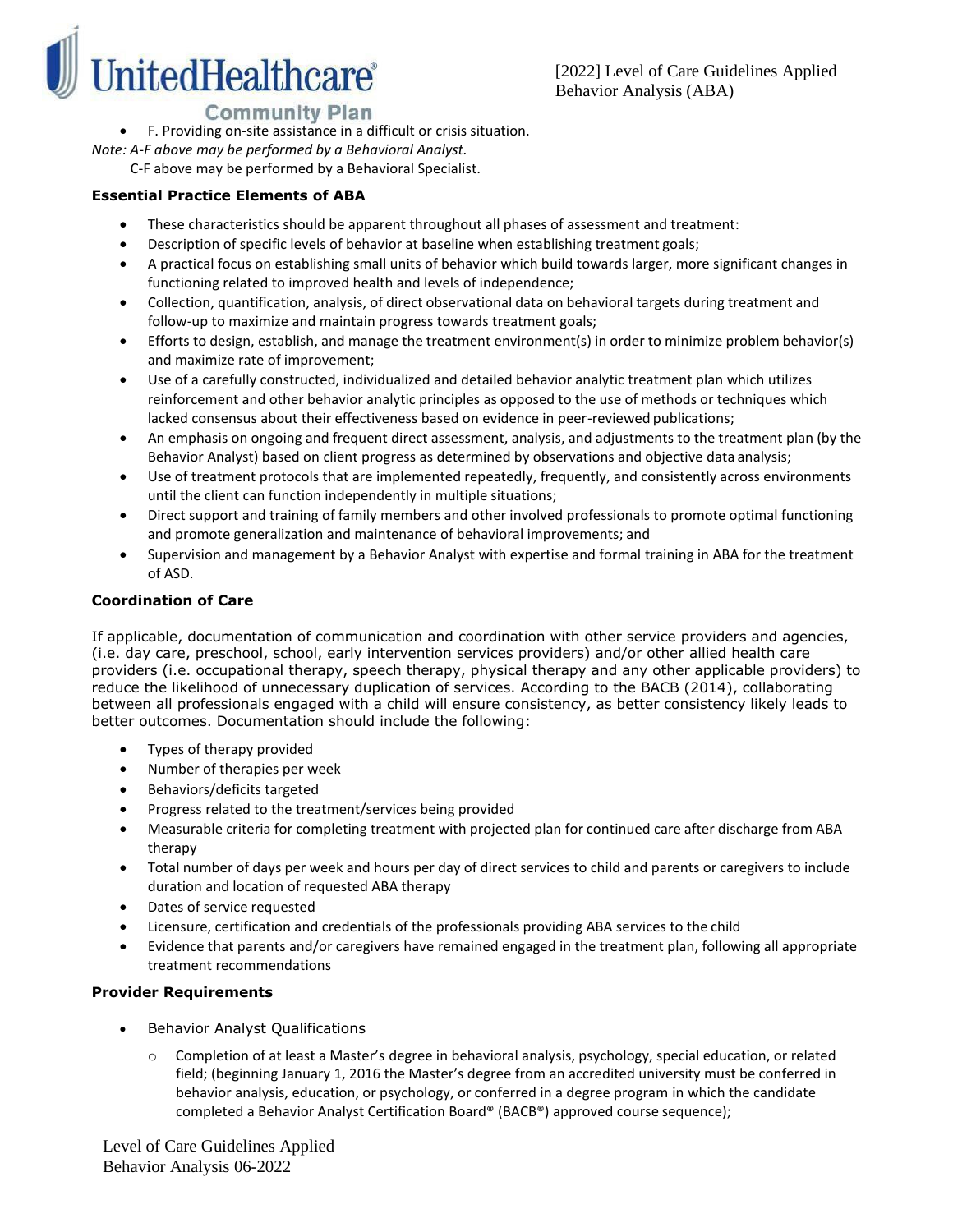**nitedHealthcare**®

- o A minimum of 15 credit hours of graduate level course work in behavioral analysis; courses must have focus on teaching of behavioral analysis, rather than more generic topics in the discipline for which the graduate degree was awarded. The courses should address the following issues in applied behavioral analysis: ethical considerations; definitions, characteristics, principles, processes and concepts; behavioral assessment and the selection of intervention strategies and outcomes; experimental evaluation of intervention; measurement of behavior and displaying/interpreting behavioral data; behavioral change procedures and systems support (adapted from the BACB®); and
- o A minimum of 1500 clock hours supervised field experience in behavioral analysis under the supervision of a behavior analyst. Supervision minimally consists of face-to-face meetings for the purposes of providing feedback and technical consultation for at least 5% of the total hours worked. Practicum of 1000 hours may be accepted if they are primarily behavior analytic in nature and supervision is provided for at least 7.5% of those hours. Intensive practicum of 750 hours may be accepted if they are primarily behavior analytic in nature and supervision is provided for at least 10% of those hours. Behavior analysts with the following credentials will be deemed as acceptable supervisors for an applicant who wishes to meet these criteria: Board Certified Behavior Analyst®; Board Certified Behavior Analyst – Doctoral™; Licensed Practicing Psychologist with practice in behavior analysis and therapy; Licensed Senior Psychological Examiner with practice in behavior analysis and therapy (adapted from the BACB®).
- Behavior Analyst Credentials
	- o Currently Board-Certified Behavior Analyst® (BCBA®) or Board-Certified Behavior Analyst Doctoral™ (BCBA-D™) by the BACB®;
	- OR
	- o Currently licensed in the state of Tennessee for the independent practice of psychology;
	- OR
	- o Currently a Qualified Mental Health Professional licensed in the state of Tennessee with the scope of practice to include behavior analysis;

AND

- o Credential verification by the Managed Care Organization.
- Board-Certified Assistant Behavior Analyst® (BCaBA®)/A DIDD Approved Behavior Specialist Qualifications:
	- o Possess a minimum of a bachelor's degree from a BACB® approved institution of higher education having the BACB® required coursework and experience;
	- o Certification by the BACB® as an Assistant Behavior Analyst;
	- o Unlicensed persons may deliver applied behavior analysis (ABA) services under the extended authority and direction of an LBA or an LABA who is supervised by an LBA. Such persons shall not represent themselves as professional behavior analysts.

## TABLE A

#### **Severity Levels for Autism Spectrum Disorder**

| <b>Severity Level</b>                           | <b>Social Communication</b>                                                                                                                                                                                                                                                                                                                                                                                                                                                       | <b>Restricted, Repetitive</b><br><b>Behaviors</b>                                                                                                                                                                                        |
|-------------------------------------------------|-----------------------------------------------------------------------------------------------------------------------------------------------------------------------------------------------------------------------------------------------------------------------------------------------------------------------------------------------------------------------------------------------------------------------------------------------------------------------------------|------------------------------------------------------------------------------------------------------------------------------------------------------------------------------------------------------------------------------------------|
| Level 3 - Requiring very<br>substantial support | Severe deficits in verbal and<br>nonverbal social communication<br>skills causes severe impairments<br>in functioning, very limited<br>initiation of social interactions, and<br>minimal response to social<br>overtures from others. For<br>example, a person with few words<br>of intelligible speech who rarely<br>initiates interaction and, when he<br>or she does, makes unusual<br>approaches to meet needs only<br>and responds to only very direct<br>social approaches. | Inflexibility of behavior, extreme<br>difficulty coping with change, or<br>other restricted/repetitive<br>behaviors markedly interferes with<br>functioning in all spheres. Great<br>distress/difficulty in changing focus<br>or action. |